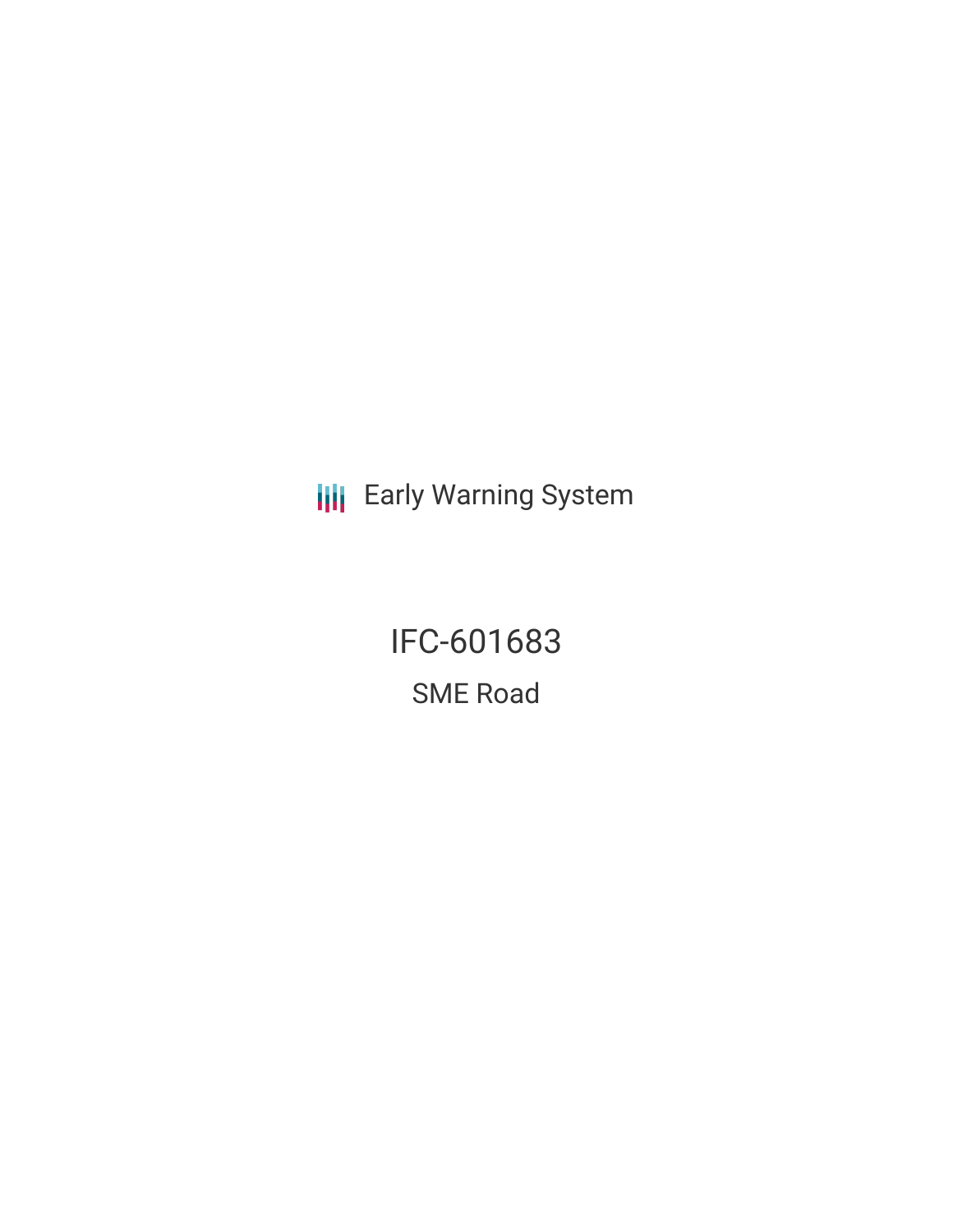

# **Quick Facts**

| <b>Countries</b>              | Kenya                                   |
|-------------------------------|-----------------------------------------|
| <b>Financial Institutions</b> | International Finance Corporation (IFC) |
| <b>Status</b>                 | Active                                  |
| <b>Bank Risk Rating</b>       | U                                       |
| <b>Voting Date</b>            | 2017-12-08                              |
| <b>Borrower</b>               | Republic of Kenya                       |
| <b>Sectors</b>                | Construction, Finance                   |
| <b>Investment Type(s)</b>     | <b>Advisory Services</b>                |
| <b>Project Cost (USD)</b>     | \$1.30 million                          |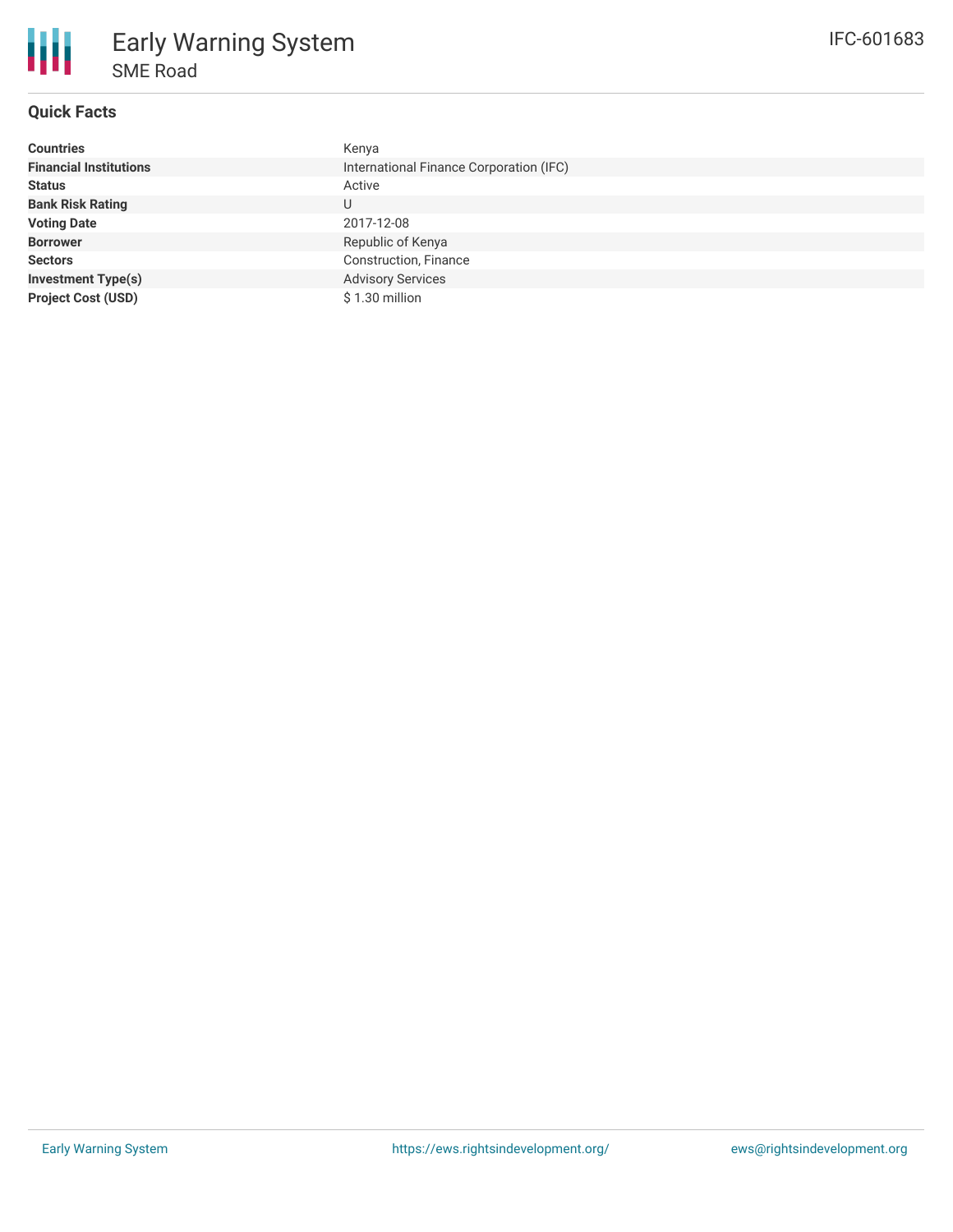

## **Project Description**

Kenya SME Road Construction Project in the road construction sector is an IFC advisory service project that aims at enabling local Kenyan road construction sector SMEs to bid and win more contracts in public sector road construction, rehabilitation and maintenance, and improve their project execution in the road sector. The project will build the skills of road construction sector SMEs in bidding, business management and project implementation through local training providers. It will also support value chain promotion activities to strengthen road construction sector SME relations with suppliers and public sector buyers and increase their visibility.

The project will be implemented by IFC in partnership with public and private stakeholders in Kenya.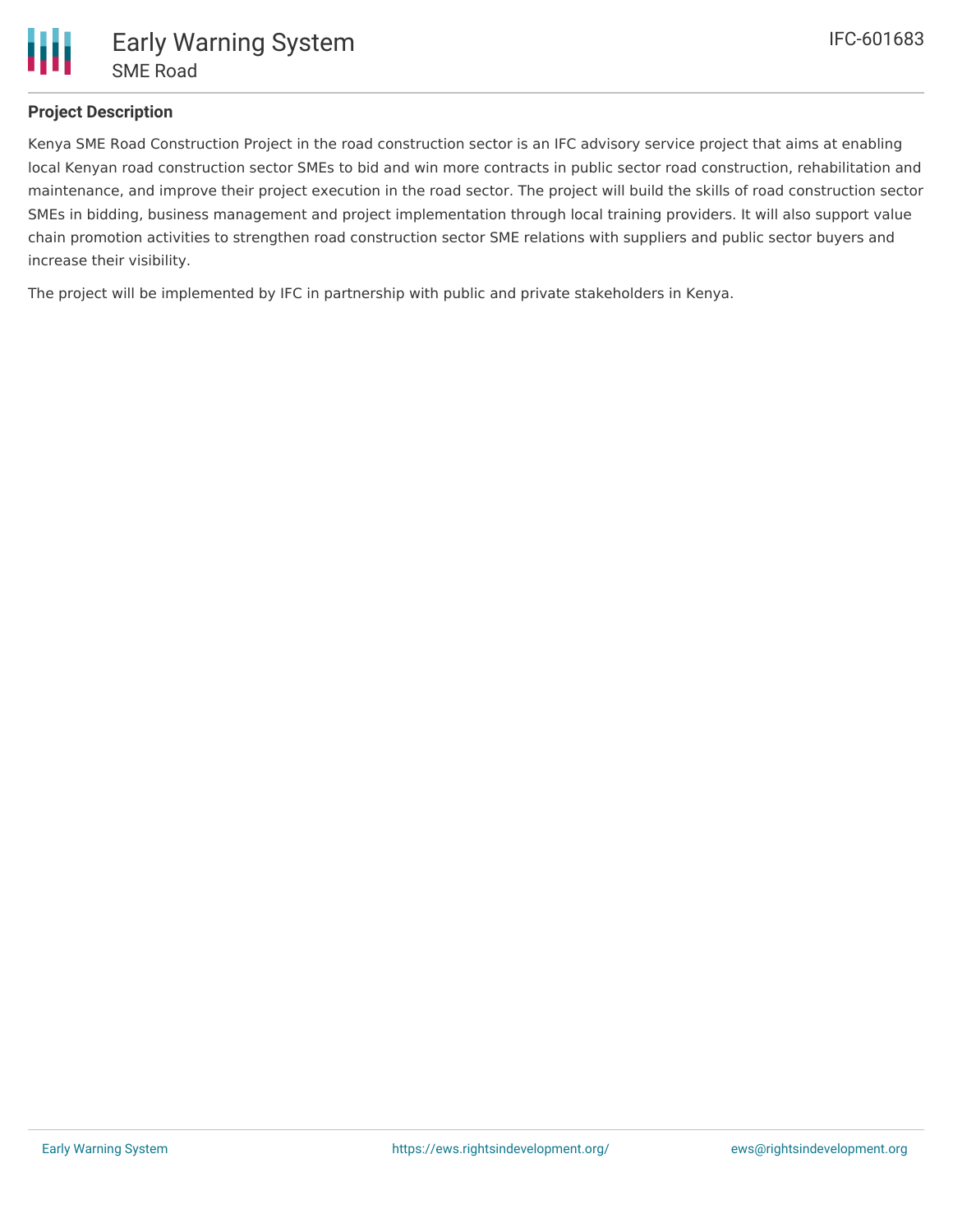### **Investment Description**

• International Finance Corporation (IFC)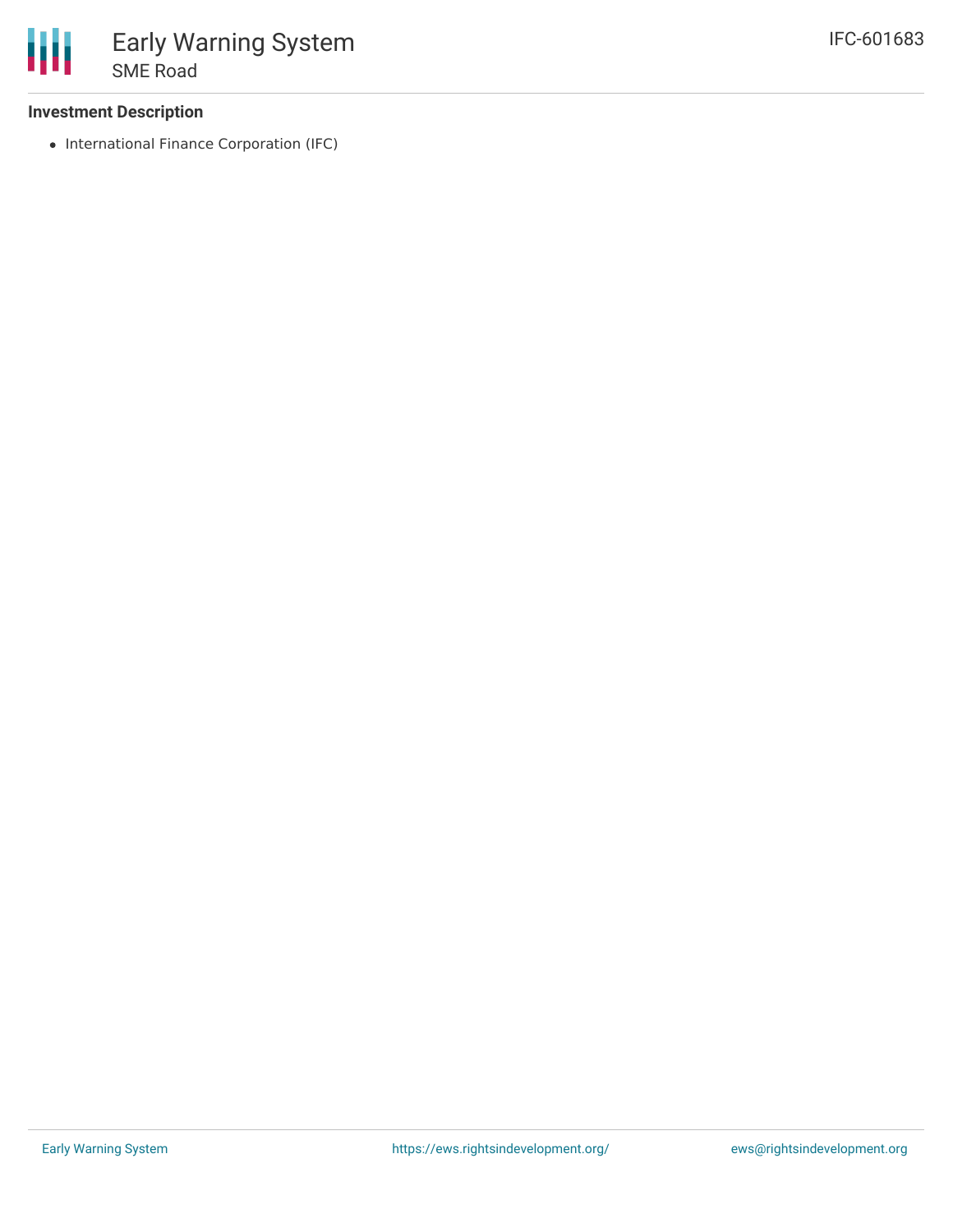## **Contact Information**

No contact information provided at the time of disclosure.

ACCOUNTABILITY MECHANISM OF IFC

The Compliance Advisor Ombudsman (CAO) is the independent complaint mechanism and fact-finding body for people who believe they are likely to be, or have been, adversely affected by an IFC or MIGA- financed project. If you submit a complaint to the CAO, they may assist you in resolving a dispute with the company and/or investigate to assess whether the IFC is following its own policies and procedures for preventing harm to people or the environment. If you want to submit a complaint electronically, you can email the CAO at CAO@worldbankgroup.org. You can learn more about the CAO and how to file a complaint at http://www.cao-ombudsman.org/